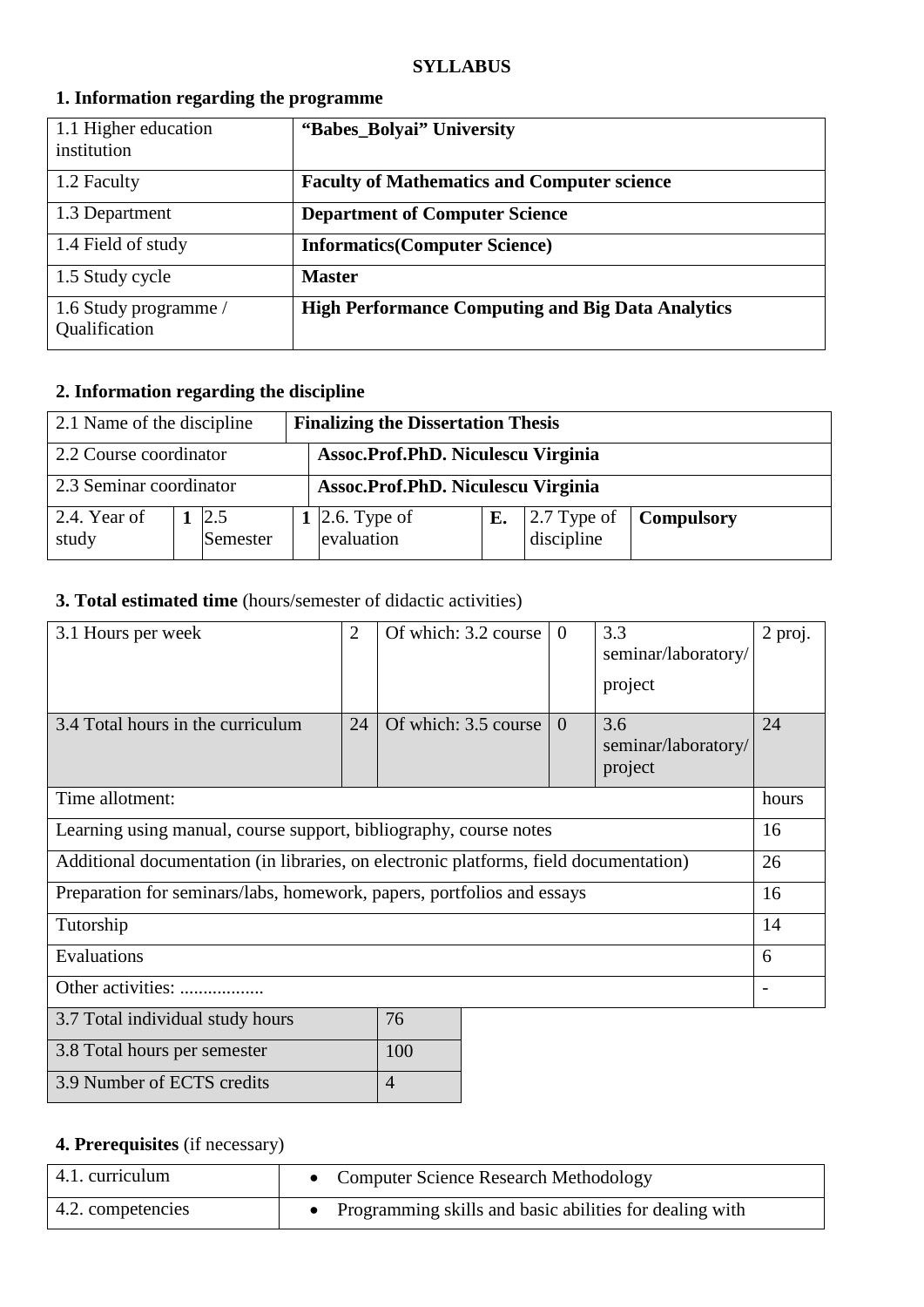|--|

## **5. Conditions** (if necessary)

| 5.1. for the course           |                                  |
|-------------------------------|----------------------------------|
| 5.2. for the seminar/lab/proj | • Projector, computers (laptops) |

## **6. Specific competencies acquired**

| Professional<br>competencies                 | Analysis, design, and implementation of software systems for modeling and simulation •<br>Proficient use of methodologies and tools specific to programming languages and software<br>systems |
|----------------------------------------------|-----------------------------------------------------------------------------------------------------------------------------------------------------------------------------------------------|
| tencies<br><b>Transversal</b><br>competencie | Professional communication skills; concise and precise description, both oral and written, of<br>$\bullet$<br>professional results                                                            |

# **7. Objectives of the discipline** (outcome of the acquired competencies)

| 7.1 General objective of the                | This research activity represents the individual work the student performs                                                                                                                                                                                      |
|---------------------------------------------|-----------------------------------------------------------------------------------------------------------------------------------------------------------------------------------------------------------------------------------------------------------------|
| discipline                                  | with the purpose to finalize his/her dissertation thesis.                                                                                                                                                                                                       |
| 7.2 Specific objective of the<br>discipline | At the completion of this discipline, the student should: - have<br>documentation abilities on the dissertation. - be able to design the table<br>of contents of the dissertation - know how to write a technical<br>document (dissertation) in many iterations |

## **8. Content**

| 8.1 Course                                                                                                    | Teaching methods                                    | Remarks |
|---------------------------------------------------------------------------------------------------------------|-----------------------------------------------------|---------|
| 8.2 Seminar /project                                                                                          | Teaching methods                                    |         |
| 1. Establishing the thesis title/topic - due<br>week 3                                                        | Explanation, dialogue, case<br>studies              |         |
| 2. Bibliographical documentation - due<br>week 5.                                                             | Dialogue, debate, case<br>studies, examples, proofs |         |
| 3. Table of contents: version 1.0 - due week 6                                                                | Dialogue, debate, case<br>studies, examples, proofs |         |
| 4. Relevance of the bibliographical sources<br>and their assignment to the designed<br>structure - due week 8 | Dialogue, debate,<br>explanation, examples          |         |
| 5. Detecting possible original contribution;<br>discussion and decision on practical part –<br>due week 9     | Dialogue, debate,<br>explanation, examples          |         |